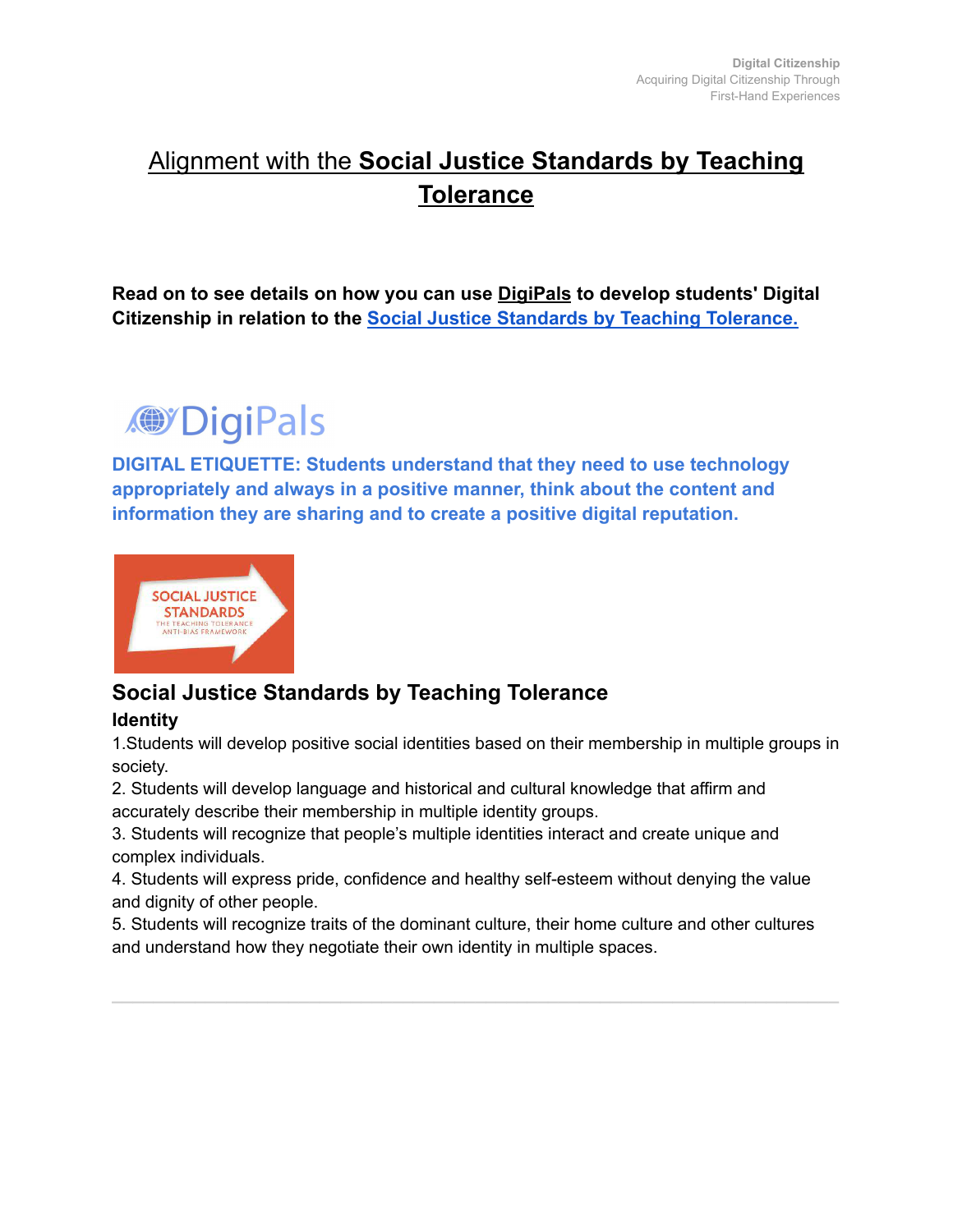# **O**'DigiPals

**DIGITAL COMMUNICATION: Students gain empathy through interacting with people from diverse backgrounds. Students understand what is appropriate to share and which technology medium is best when sharing certain types of information.**



## **Social Justice Standards by Teaching Tolerance**

#### **Diversity**

6. Students will express comfort with people who are both similar to and different from them and engage respectfully with all people.

7. Students will develop language and knowledge to accurately and respectfully describe how people (including themselves) are both similar to and different from each other and others in their identity groups.

8. Students will respectfully express curiosity about the history and lived experiences of others and will exchange ideas and beliefs in an open-minded way.

9. Students will respond to diversity by building empathy, respect, understanding and connection.

10. Students will examine diversity in social, cultural, political and historical contexts rather than in ways that are superficial or oversimplified.

#### **Justice**

11. Students will recognize stereotypes and relate to people as individuals rather than representatives of groups.

12. Students will recognize unfairness on the individual level (e.g., biased speech) and injustice at the institutional or systemic level (e.g., discrimination).

13. Students will analyze the harmful impact of bias and injustice on the world, historically and today.

14. Students will recognize that power and privilege influence relationships on interpersonal, intergroup and institutional levels and consider how they have been affected by those dynamics. 15. Students will identify figures, groups, events and a variety of strategies and philosophies relevant to the history of social justice around the world.